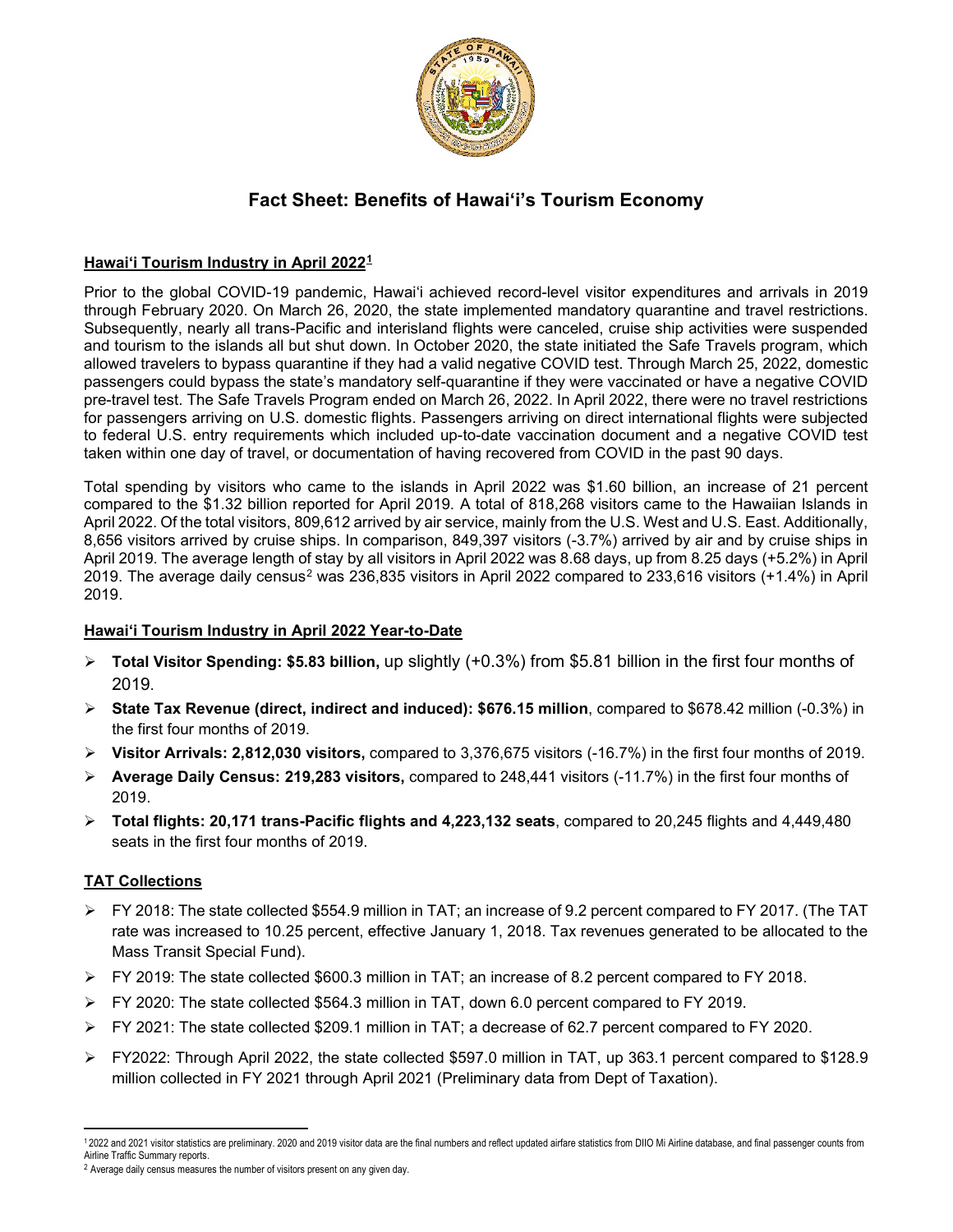## Fact Sheet: Benefits of Hawai'i's Tourism Economy Page 2



#### **Hawai'i Tourism Industry in 2021**

- **Total Visitor Spending: \$13.0 billion.** Visitor spending declined 26.6 percent from \$17.7 billion in 2019.
- **State Tax Revenue (direct, indirect and induced): \$1.52 billion**; a decrease of 26.6 percent from \$2.07 billion in 2019.
- **Visitor Arrivals: 6,777,498 visitors (+150.3%),** more than double the arrival count of 2,708,258 from 2020. Total visitor arrivals decreased 34.7 percent compared to the 10,386,673 visitors in 2019.
- **Average Daily Census: 179,022 visitors;** compared to 78,305 visitors in 2020, versus 247,564 visitors in 2019.
- **Jobs supported (direct, indirect, induced): 158,000**
- **Total flights: 51,904, Total Seats: 10,735,084;** compared to 24,372 flights and 5,318,667 seats in 2020, versus 61,778 flights and 13,619,247 seats in 2019.

## **Hawai'i Tourism Industry in 2020**

- **Visitor Spending:** NA[3](#page-1-0)
- **State Tax Revenue (direct, indirect and induced):** NA
- **Visitor Arrivals (Air and Cruise):** 2,708,258 (-73.9% compared to 2019).
- **Average Daily Census:** 77,915 visitors (-68.3% compared to 2019).
- **Air Seats:** 5,318,667 (-60.9% versus 2019).

#### **Hawai'i Tourism Industry in 2019**

- **Visitor Spending (Air and Cruise):** \$17.72 billion (+1.2%, +\$206.4 million YOY versus 2018).
- **State Tax Revenue (direct, indirect and induced):** \$2.07 billion (+1.2%, +\$24.1 million YOY versus 2018).
- **Visitor Arrivals (Air and Cruise):** 10,386,673 (+5.0% YOY versus 2018).
- **Average Daily Census:** 247,564 visitors (+2.4% versus 2018).
- **Jobs supported (direct, indirect, induced):** 216,000
- **Air Seats:** 13,619,349 (+2.9% YOY versus 2018).

#### **Hotel Occupancy Rates:**

| <b>Occupancy</b><br><b>Rate</b> | 2021  | 2020  | 2019  | 2018  | 2017  | 2016  | 2015  |
|---------------------------------|-------|-------|-------|-------|-------|-------|-------|
| State                           | 57.6% | 37.1% | 80.7% | 80.3% | 80.2% | 79.1% | 78.7% |
| O'ahu                           | 55.6% | 39.0% | 84.0% | 83.7% | 83.5% | 84.2% | 85.1% |
| Maui County                     | 60.2% | 33.9% | 77.7% | 75.9% | 77.0% | 75.8% | 74.3% |
| Island of Hawai'i               | 61.1% | 38.0% | 77.0% | 74.6% | 74.8% | 68.7% | 65.7% |
| Kaua'i                          | 58.5% | 33.0% | 72.5% | 77.5% | 75.7% | 72.6% | 71.1% |

Source: STR, Inc.

<span id="page-1-0"></span><sup>&</sup>lt;sup>3</sup> Comparative annual 2020 visitor spending statistics were not available, as the Departure Survey could not be conducted between April through October 2020 due to COVID-19 restrictions.